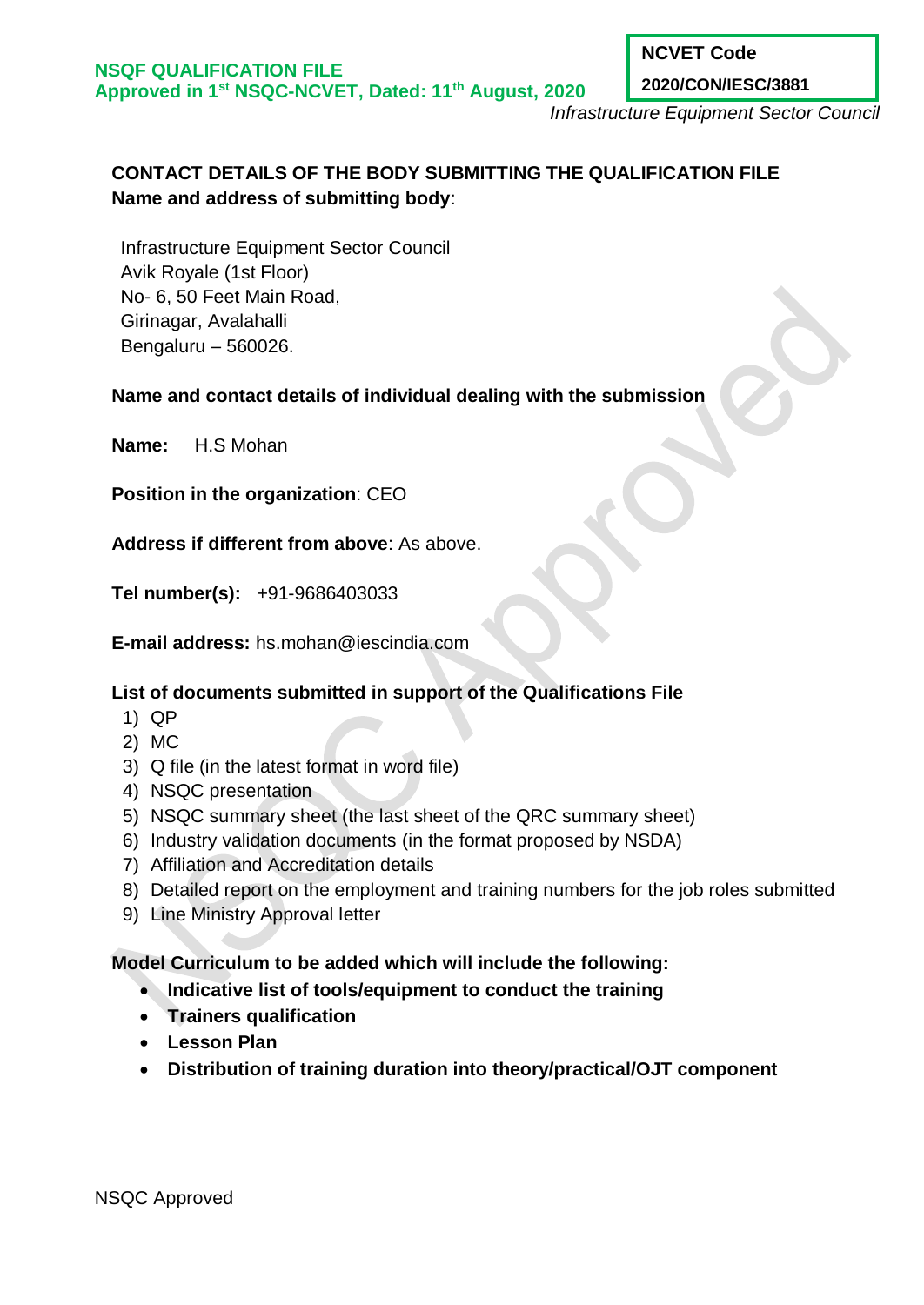*Infrastructure Equipment Sector Council*

### **SUMMARY**

| 1                       | <b>Qualification Title:</b>                                                                            |
|-------------------------|--------------------------------------------------------------------------------------------------------|
|                         | <b>Transit and Self-Loading Mixer Operator</b>                                                         |
| $\overline{2}$          | <b>Qualification Code, if any:</b>                                                                     |
|                         | <b>IES/Q0118</b>                                                                                       |
| $\mathbf{3}$            | NCO code and occupation:                                                                               |
|                         | NCO-2015/8114.0300                                                                                     |
| $\overline{\mathbf{4}}$ | Nature and purpose of the qualification (Please specify whether qualification                          |
|                         | is short term or long term):                                                                           |
|                         | Nature of Qualification: Qualification Pack. Long Term                                                 |
|                         | Purpose of Qualification: To enable candidate to become a Transit and Self-Loading                     |
|                         | Mixer                                                                                                  |
|                         | Operator. This is on industry demand.                                                                  |
| 5                       | Body/bodies which will award the qualification:                                                        |
|                         | Infrastructure Equipment Sector Council                                                                |
| 6                       | Body which will accredit providers to offer courses leading to the                                     |
|                         | qualification:                                                                                         |
|                         | Infrastructure Equipment Sector Council                                                                |
| $\overline{7}$          | Whether accreditation/affiliation norms are already in place or not - if                               |
|                         | applicable (if yes, attach a copy):                                                                    |
|                         | Yes. This is already an accredited job role. This QP is being revised and updated                      |
|                         | as per latest requirement.                                                                             |
| 8                       | Occupation(s) to which the qualification gives access:                                                 |
|                         | Operator Transit and Self-Loading Mixer.                                                               |
| 9                       | Job description of the Occupation:                                                                     |
|                         | Transit and Self-Loading Mixer operator drives and controls the mixer operations                       |
|                         | safely and as per<br>schedule. He is responsible for loading the required quantity of aggregates, sand |
|                         | and cement as per                                                                                      |
|                         | the mix design into the drum and discharge the concrete to the desired location at                     |
|                         | the site after                                                                                         |
|                         | mixing the batched aggregates.                                                                         |
|                         |                                                                                                        |
| 10                      | <b>Licensing requirements:</b>                                                                         |
|                         | Must have valid LCV Driving License (LCV) for Transit Mixer Operator HCV                               |
|                         | License of Self-Loading Mixer Operator.                                                                |
| 11                      | Statutory and Regulatory requirement of the relevant sector (documentary                               |
|                         | evidence to be provided):                                                                              |
|                         | Minimum Age -20 years. Experience- Preferably 2 years as in the similar field.                         |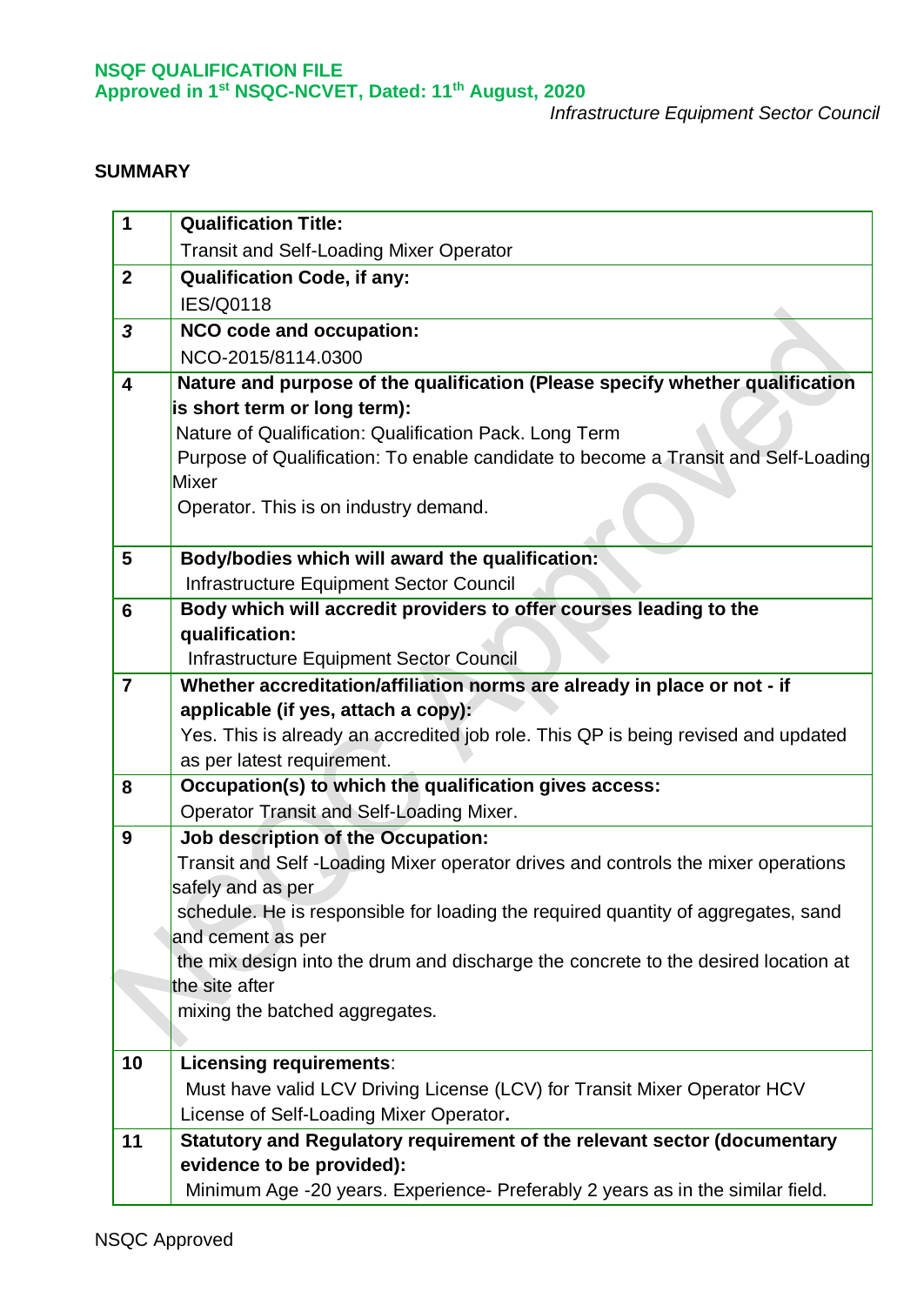| 12 | Level of the qualification in the NSQF:                                                         |                       |       |  |  |
|----|-------------------------------------------------------------------------------------------------|-----------------------|-------|--|--|
|    | Level 4                                                                                         |                       |       |  |  |
| 13 | Anticipated volume of training/learning required to complete the qualification:                 |                       |       |  |  |
|    | 290 hours                                                                                       |                       |       |  |  |
| 14 | Indicative list of training tools required to deliver this qualification:                       |                       |       |  |  |
|    | PPE: Helmet, gloves, harness, earplugs, goggles, mask, etc.                                     |                       |       |  |  |
|    | Live transit and self-loading mixer at the nearby project site for practical sessions,          |                       |       |  |  |
|    | tyre pressure gauge, electronic weighing machine, etc.                                          |                       |       |  |  |
|    |                                                                                                 |                       |       |  |  |
| 15 | Entry requirements and/or recommendations and minimum age:                                      |                       |       |  |  |
|    | 8th Class and preferably with 2 Years of experience in similar field. Minimum age 20            |                       |       |  |  |
|    | years.                                                                                          |                       |       |  |  |
|    |                                                                                                 |                       |       |  |  |
| 16 | Progression from the qualification (Please show Professional and academic                       |                       |       |  |  |
|    | progression):                                                                                   |                       |       |  |  |
|    | Sr. Transit and Self-Loading mixer operator-> Master operator-> Supervisor (Plant &             |                       |       |  |  |
|    | Machinery).                                                                                     |                       |       |  |  |
|    | Progression will be with experience.                                                            |                       |       |  |  |
| 17 | Arrangements for the Recognition of Prior learning (RPL):                                       |                       |       |  |  |
|    | Presently the industry has a large work force of operators and mechanics who are<br>trained and |                       |       |  |  |
|    | experienced but not certified as per the NSQF norms. It is proposed to certify them             |                       |       |  |  |
|    | under any of                                                                                    |                       |       |  |  |
|    | the various models of RPL (Recognition of Prior Learning) program which will go a               |                       |       |  |  |
|    | long way in                                                                                     |                       |       |  |  |
|    | facilitating their career progression.                                                          |                       |       |  |  |
|    |                                                                                                 |                       |       |  |  |
| 18 | International comparability where known (research evidence to be provided):                     |                       |       |  |  |
|    | US- Concrete-Mixing-Truck Driver- 900.683-010.                                                  |                       |       |  |  |
|    | The standard is about loading hopper with sand, gravel, cement, and water. Start                |                       |       |  |  |
|    | mixer and, drive                                                                                |                       |       |  |  |
|    | the truck, thereafter, unload the hopper.                                                       |                       |       |  |  |
|    |                                                                                                 |                       |       |  |  |
| 19 | Date of planned review of the Qualification:                                                    |                       |       |  |  |
|    | 20.03.2022.                                                                                     |                       |       |  |  |
| 20 | Formal structure of the qualification. Mandatory components:                                    |                       |       |  |  |
|    | <b>Title of component and</b>                                                                   | <b>Estimated size</b> |       |  |  |
|    | identification code / NOSs /                                                                    | (learning hours)      | Level |  |  |
|    | <b>Learning outcomes.</b>                                                                       |                       |       |  |  |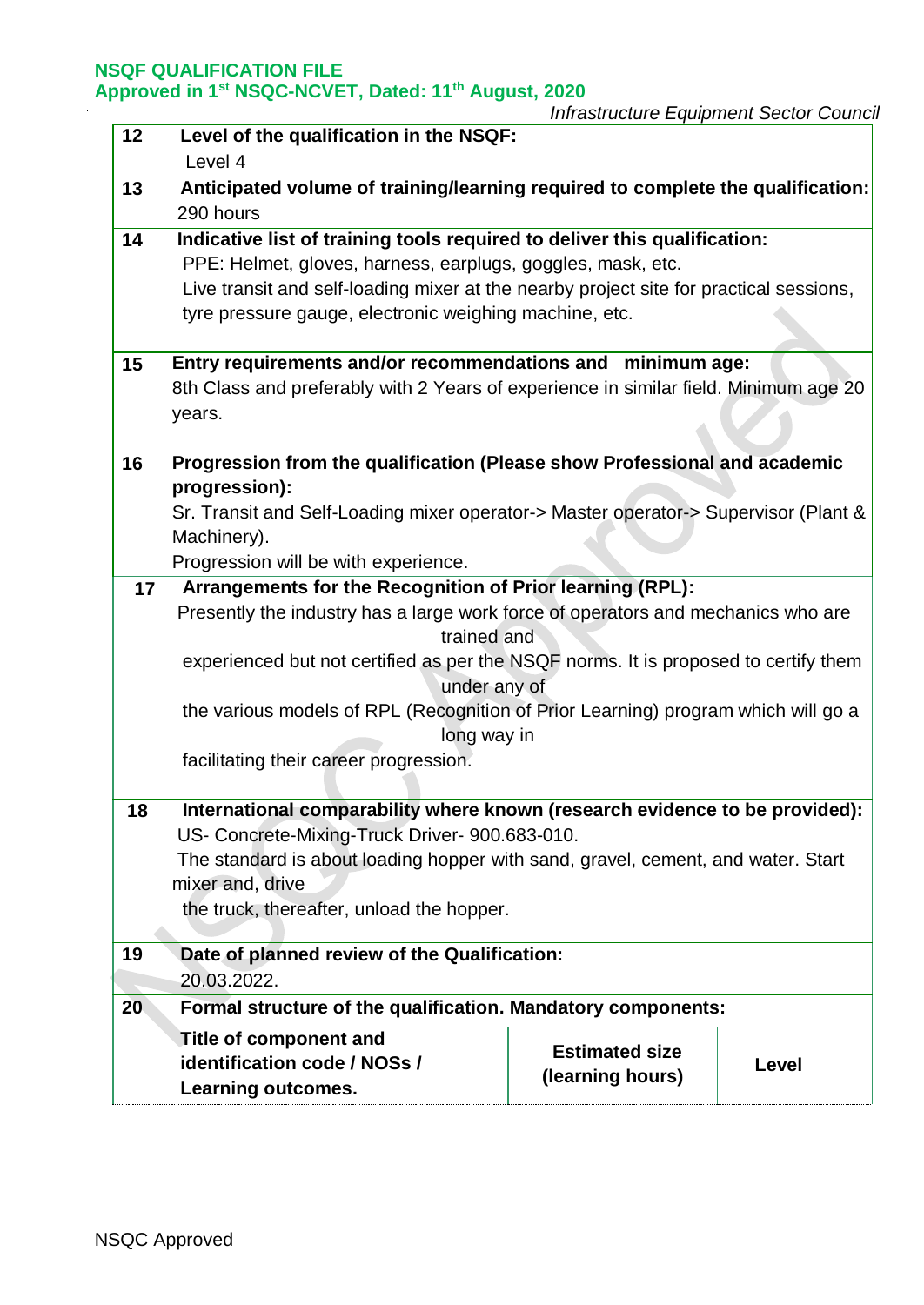*Infrastructure Equipment Sector Council*

| (i)   | <b>Bridge Module Introduction</b>                                                                 | 80                                        | 4     |
|-------|---------------------------------------------------------------------------------------------------|-------------------------------------------|-------|
| (ii)  | IES/N0152 Carry out pre-operation<br>checks on transit and self-loading mixer.                    | 28                                        | 4     |
| (iii) | IES/N0153 Operate transit and self-<br>loading mixer.                                             | 105                                       | 4     |
| (iv)  | IES/N0154 Perform routine<br>maintenance and troubleshooting of<br>transit and self-loading mixer | 49                                        |       |
| (V)   | <b>IES/N7601 Comply with worksite health</b><br>and safety Guidelines                             | 28                                        |       |
|       | Sub Total (A)                                                                                     | 290                                       |       |
|       | <b>Optional components</b>                                                                        |                                           |       |
|       | <b>Title of component and</b><br>identification code / NOSs /<br><b>Learning outcomes</b>         | <b>Estimated size</b><br>(learning hours) | Level |
|       | <b>Employability and Entrepreneurship</b><br>skills                                               | 40                                        | 4     |
|       | Sub Total (B)                                                                                     | 40                                        |       |
|       |                                                                                                   |                                           |       |

Total (A+B) 330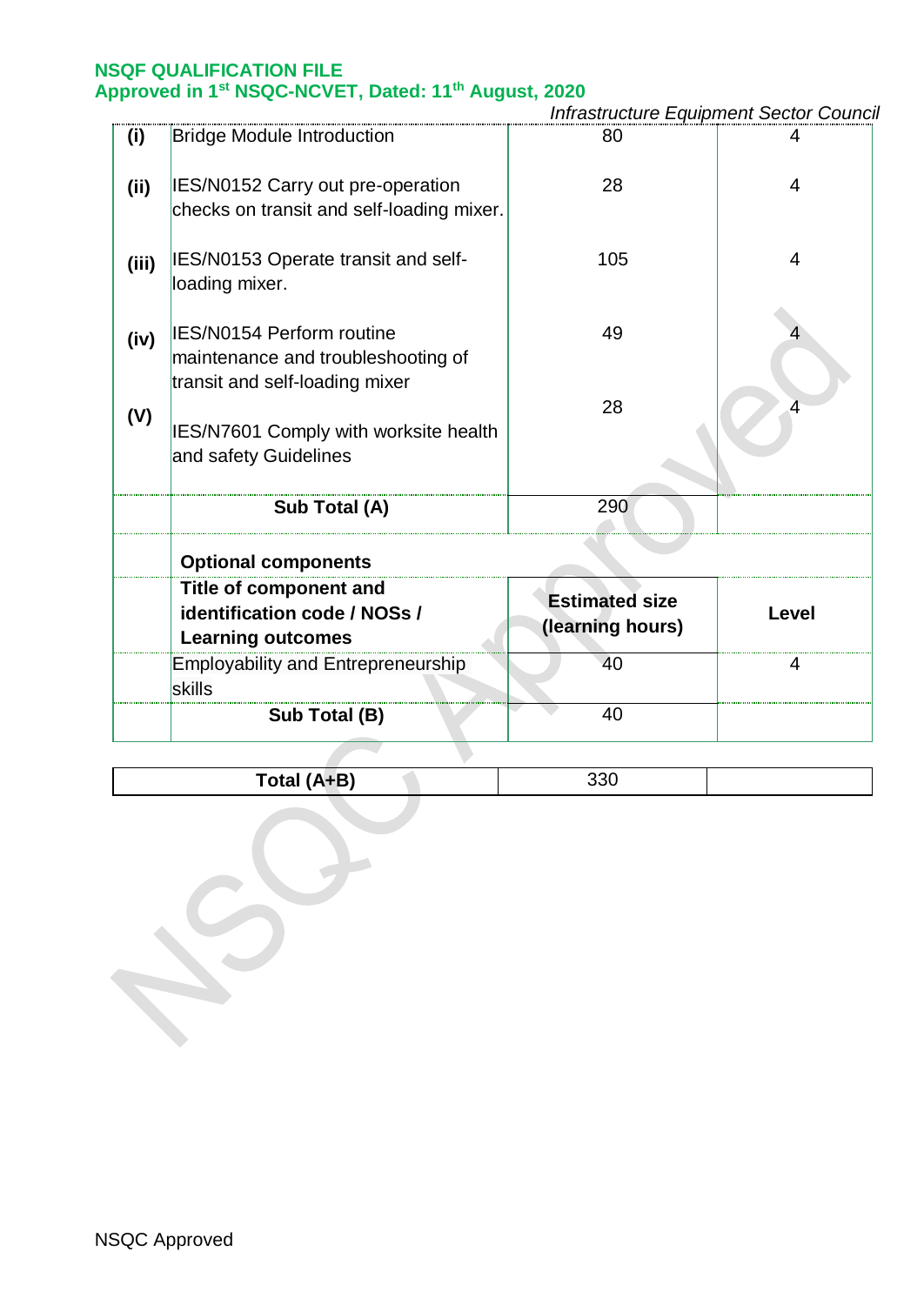# **SECTION 1 ASSESSMENT**

| 21 | <b>Body/Bodies which will carry out assessment:</b>                                                                                                                                                                                                                                                                                                                                                                                                 |
|----|-----------------------------------------------------------------------------------------------------------------------------------------------------------------------------------------------------------------------------------------------------------------------------------------------------------------------------------------------------------------------------------------------------------------------------------------------------|
|    | *Confederation of Indian Industries (CII)                                                                                                                                                                                                                                                                                                                                                                                                           |
|    | * Aon Consulting Private Limited                                                                                                                                                                                                                                                                                                                                                                                                                    |
|    |                                                                                                                                                                                                                                                                                                                                                                                                                                                     |
|    | <b>Note:</b> IESC is in the process of adding 3 more assessment bodies.                                                                                                                                                                                                                                                                                                                                                                             |
| 22 | How will RPL assessment be managed and who will carry it out?                                                                                                                                                                                                                                                                                                                                                                                       |
|    | RPL program is designed to assess and certify those personnel with the requisite<br>qualifications and experience. Individuals are screened and assessed, both<br>through theory and practical tests based on the same Assessment Criteria of the<br>approved Qualification Pack. Based on identified skill gaps, candidate undergoes<br>bridge training' as applicable. At the end of the short course they are finally<br>assessed and certified. |
| 23 | Describe the overall assessment strategy and specific arrangements                                                                                                                                                                                                                                                                                                                                                                                  |
|    | which have been put in place to ensure that assessment is always                                                                                                                                                                                                                                                                                                                                                                                    |
|    | valid, reliable and fair and show that these are in line with the                                                                                                                                                                                                                                                                                                                                                                                   |
|    | requirements of the NSQF:                                                                                                                                                                                                                                                                                                                                                                                                                           |
|    | The emphasis is on 'learning-by-doing' and practical demonstration of skills and                                                                                                                                                                                                                                                                                                                                                                    |
|    | knowledge.                                                                                                                                                                                                                                                                                                                                                                                                                                          |
|    | Assessment papers are developed by Subject Matter Experts (SME) of<br>Assessment Agencies and as per the performance and assessment criteria<br>mentioned in the Qualification Pack. Assessments papers are also checked for<br>various outcome-based parameters such as quality, time taken, precision, tools<br>& equipment requirement, etc. These are audited by IESC officials for<br>consistency and reliability.                             |
|    | The assessments are designed with emphasis on hands on work learning<br>process. The technical limitations at the training centres are taken care in theory<br>and viva to assess the conceptual understanding. Criteria such as use of lift to<br>pick heavy objects or selection of fire extinguisher during a fire are also assessed<br>under theory/viva.                                                                                       |
|    | The assessment agencies are instructed to hire assessors who demonstrate                                                                                                                                                                                                                                                                                                                                                                            |
|    | integrity, reliability and fairness. Each assessor must sign a document with<br>assessment agency by that they commit themselves to comply with the rules of<br>confidentiality, conflict of interest, independence from commercial and other<br>interests that would compromise impartiality of assessments. The assessment<br>agencies are instructed to ideally have assessor with minimum 15 years industry                                     |
|    | experience as an ITI graduate / minimum 10 years' industry experience as<br>diploma engineer and minimum 5 years' industry experience as graduate<br>engineer.                                                                                                                                                                                                                                                                                      |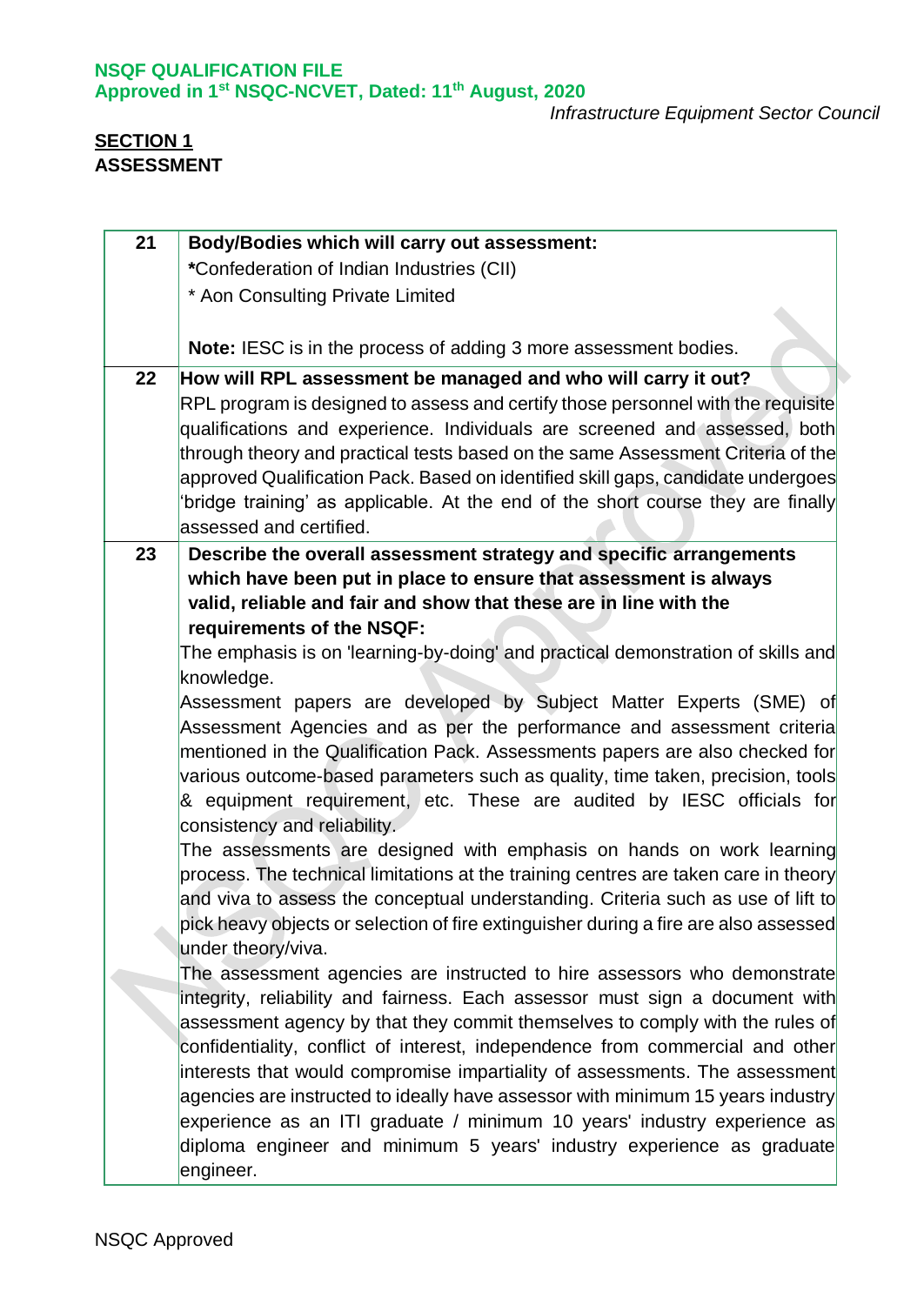## *Infrastructure Equipment Sector Council*

The assessors selected by Assessment Agencies are scrutinized and made to undergo training and introduction to IESC Assessment Framework, competencybased assessments, assessors guide etc.

The assessors are provided with assessor's guide developed by the Subject Matter Expert of the assessment agency as per the assessment framework. The assessment guides are developed to ensure the maximum possible consistency in the assessment by different assessors and elaborate on the following:

#### \*Qualification Pack Structure

\*Guidance for the assessor to conduct theory, practical and viva assessments \*Guidance for trainees to be given by assessor before the start of the assessments.

\*Guidance on assessments process, practical brief with steps of operations practical observation checklist and mark sheet.

\*Viva guidance for uniformity and consistency across the batch.

The assessment by assessment agency will be completely based on the assessment criteria as mentioned in the Qualification Pack. Each NOS in the Qualification Pack (QP) will be assigned a relative weightage for assessment based on the criticality of the NOS- unique (functional) / common NOS for job roles at the same levels. Therein each Performance Criteria in the NOS will be assigned marks for or practical based on relative importance, criticality of function and training infrastructure.

#### **The following tools are proposed to be used for final assessment:**

Each NOS in the QP will be assigned a relative weightage for assessment based on the functional importance. Further each Performance Criteria in the NOS will be assigned marks based on relative functional importance, which is in turn divided into theory and practical assessment. Of the total marks, practical constitutes 70% and theory 30%.

**Viva/Structured Interview:** This tool will be used to assess select conceptual understandings related to practical handling of equipment and procedures with specific tasks at hand; and behavioural aspects of the job role. This will also include questions on tools, equipment, safety and environment related matter.

**Written Test:** This will be used to assess conceptual knowledge / understanding and other aspects of the job role which are either not feasible or difficult to assess practically. The written assessment will comprise of: True / False statements, Multiple Choice questions,

Matching Type questions.

Optical Mark Recognition (OMR) / Online System for this is preferred.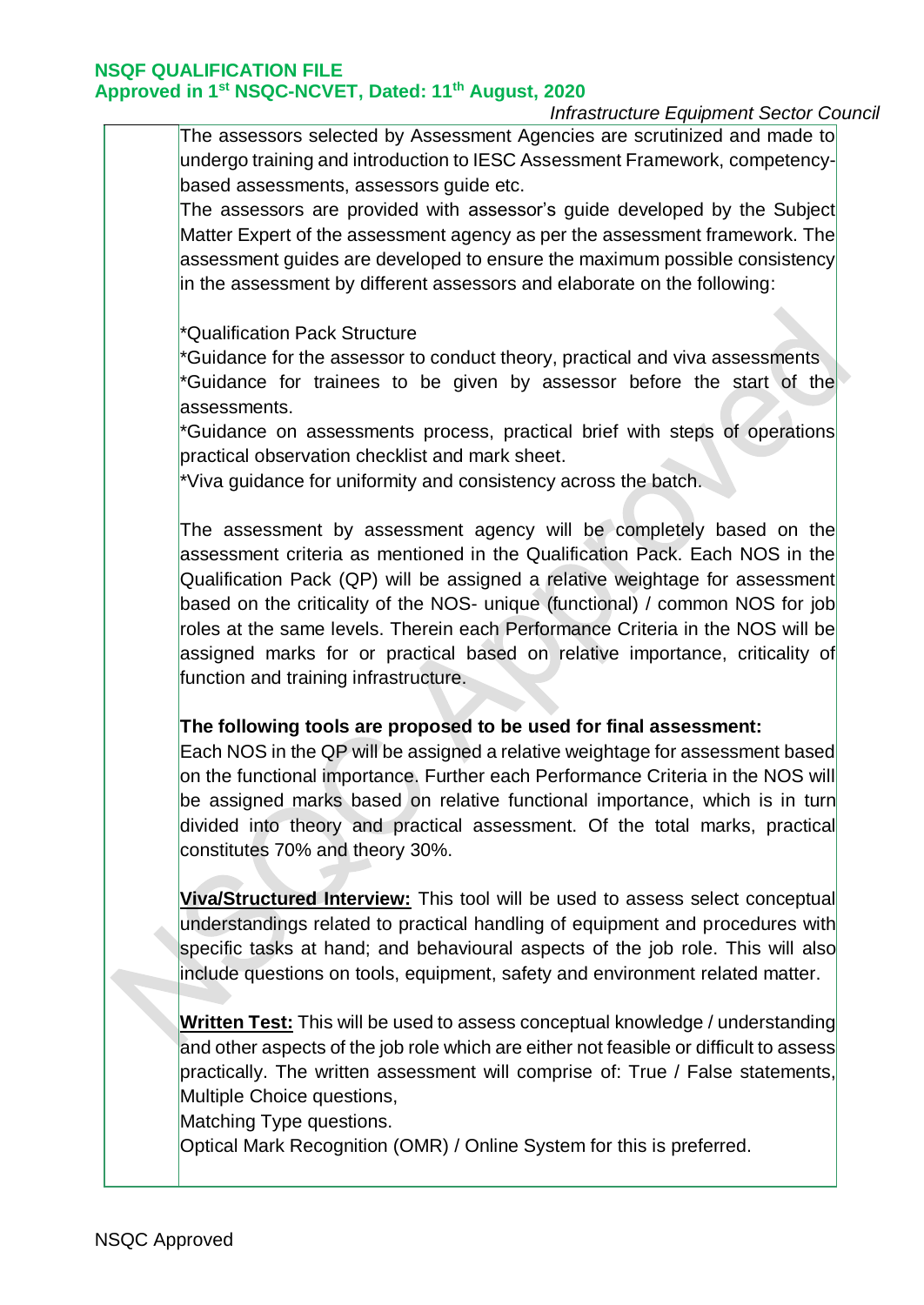*Infrastructure Equipment Sector Council* Please attach most relevant and recent documents giving further information about assessment and or RPL

Give the titles and other relevant details of the document(s) here. Include page references showing where to find the relevant information.

# **ASSESSMENT EVIDENCE**

# **Complete a grid for each component as listed in "Formal structure of the qualification" in the Summary.**

*NOTE: This grid can be replaced by any part of the qualification documentation which shows the same information – i.e. Learning Outcomes to be assessed, assessment criteria and the means of assessment*.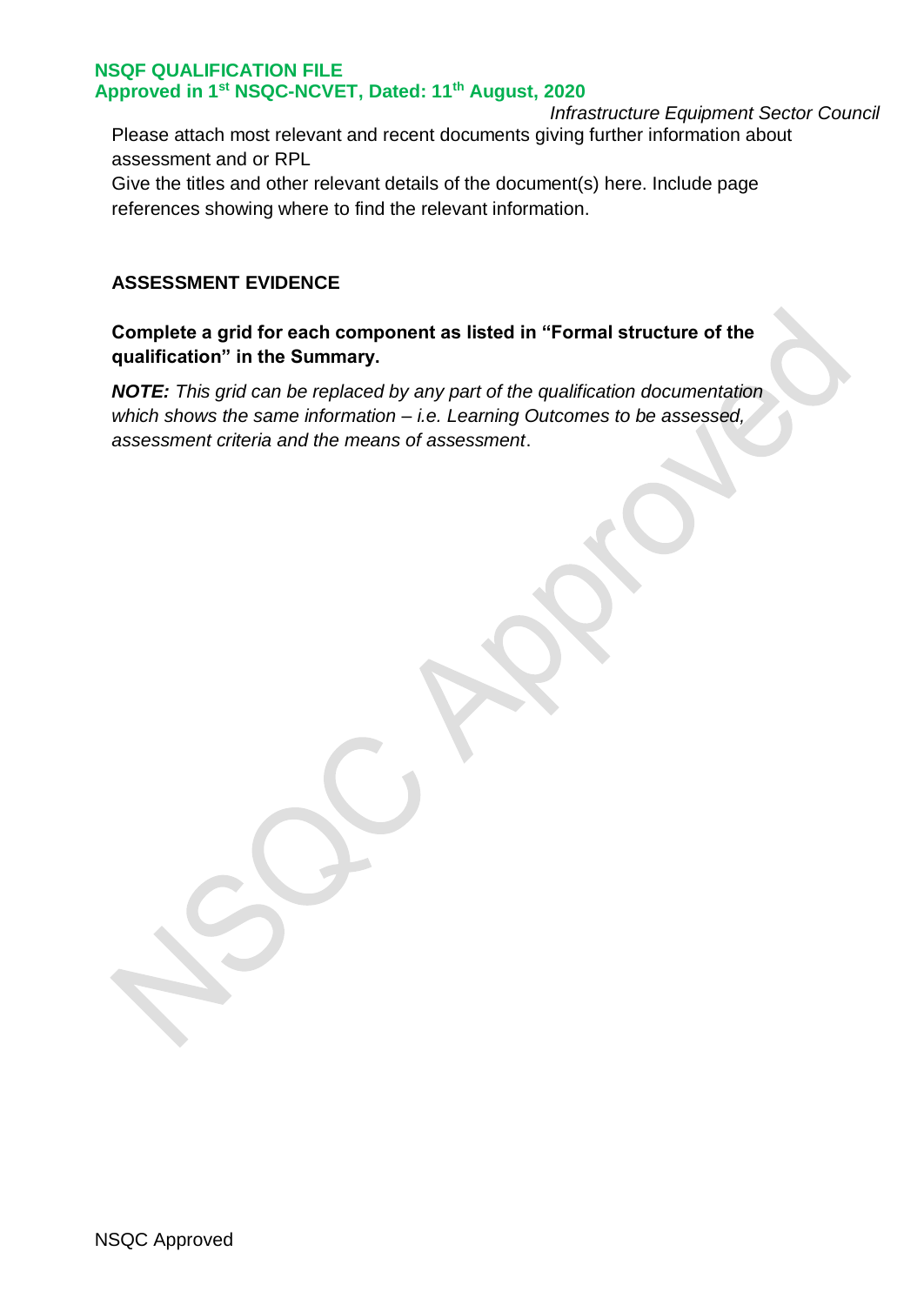*Infrastructure Equipment Sector Council*

#### 24. Assessment evidence

# **Title of Component**: **Transit and Self-Loading Mixer Operator. QP code IES/Q0118**

| <b>Outcomes to be</b><br>assessed/NOSs to<br>be assessed             | <b>Assessment criteria for the outcome</b>                                                                     |
|----------------------------------------------------------------------|----------------------------------------------------------------------------------------------------------------|
| 1.IES/N0152 Carryout<br>pre-operation checks<br>on transit and self- | PC1. Visually inspect the body for cracks and bearing<br>wears.                                                |
| loading mixer.                                                       | PC2. Check if tyre inflation pressure corresponds to that<br>prescribed norms of the manufacturer.             |
|                                                                      | PC3. Ensure that wheel nuts are firmly tightened as per<br>prescribed norms of the manufacturer.               |
|                                                                      | PC4. Check oil levels of engine transmission, radiator<br>coolant and brake.                                   |
|                                                                      | PC5. Check hydraulic oil levels as per the prescribed<br>norms of the manufacturer.                            |
|                                                                      | PC6. Check water system for leaks and clean water pump<br>filter per the prescribed norms of the manufacturer. |
|                                                                      | PC7. Drain water and sediment from the fuel tank as per<br>operational manual.                                 |
|                                                                      | <b>PC8.</b> Ensure that the mixer drums are clean and free from<br>concrete.                                   |
|                                                                      | PC9. Ensure not to fill the fuel tank while engine is<br>running.                                              |
|                                                                      | PC10. Check battery electrolyte level as per the<br>prescribed norms of the manufacturer.                      |
|                                                                      | PC11. Check electronic weighing system for any                                                                 |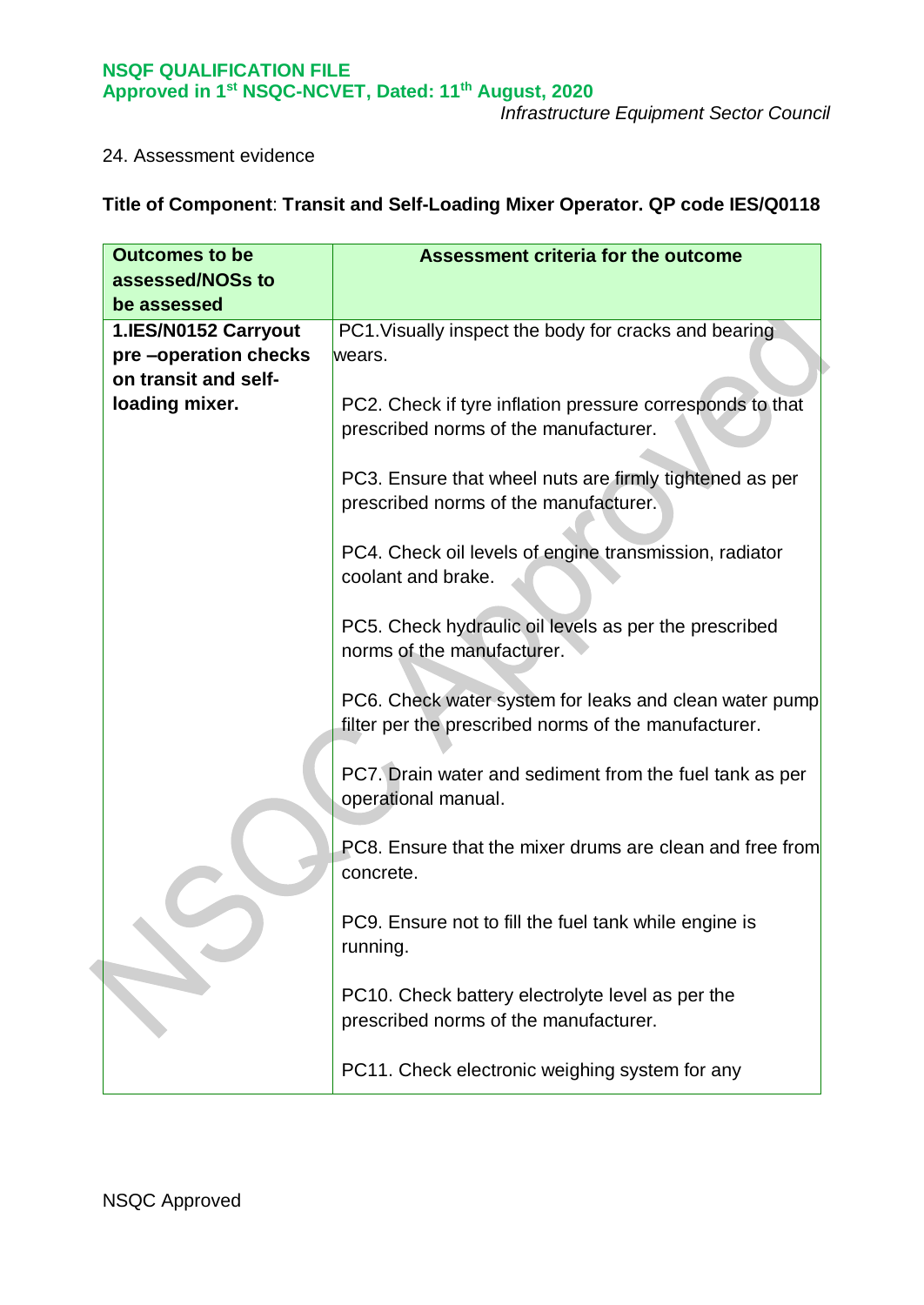*Infrastructure Equipment Sector Council*

|                                                  | malfunctioning.                                                                                                                                                            |
|--------------------------------------------------|----------------------------------------------------------------------------------------------------------------------------------------------------------------------------|
|                                                  | PC12. Apply grease to all grease nipples as per the<br>prescribed norms of the manufacturer.                                                                               |
| 2. IES/N0153 Operate<br>transit and self-loading | PC13. Ensure that the area is clear of all personnel and<br>equipment before moving the equipment.                                                                         |
| mixer.                                           | PC14. Ensure driver's seat, steps and handles are always<br>clean<br>and free from any foreign object or grease trials, oil mud<br>and<br>unfastened objects in the cabin. |
|                                                  | PC15. Ensure proper condition of parking brake, main<br>horn,<br>reverse horn and head light.                                                                              |
|                                                  | PC1. Plan and organize the job according to instructions<br>from<br>the supervisor.                                                                                        |
|                                                  | PC2. Inspect the worksite to identify and loose soil hidden<br>deep<br>trenches or marshy patches where a mixer could get<br>stuck.                                        |
|                                                  | PC3. Fill water tanks ready for daily use as per<br>organizational standards.                                                                                              |
|                                                  | PC4. Carry out all inspection and running checks as per<br>organizational standards.                                                                                       |
|                                                  | PC5. Wear seat belt and adjust seat position to one's<br>comfort.                                                                                                          |
|                                                  | PC6. Start the engine using the starting Key.                                                                                                                              |
|                                                  | PC7. Ensure parking brake is engaged and electric gear<br>selector is in neutral position before starting the engine.                                                      |

NSQC Approved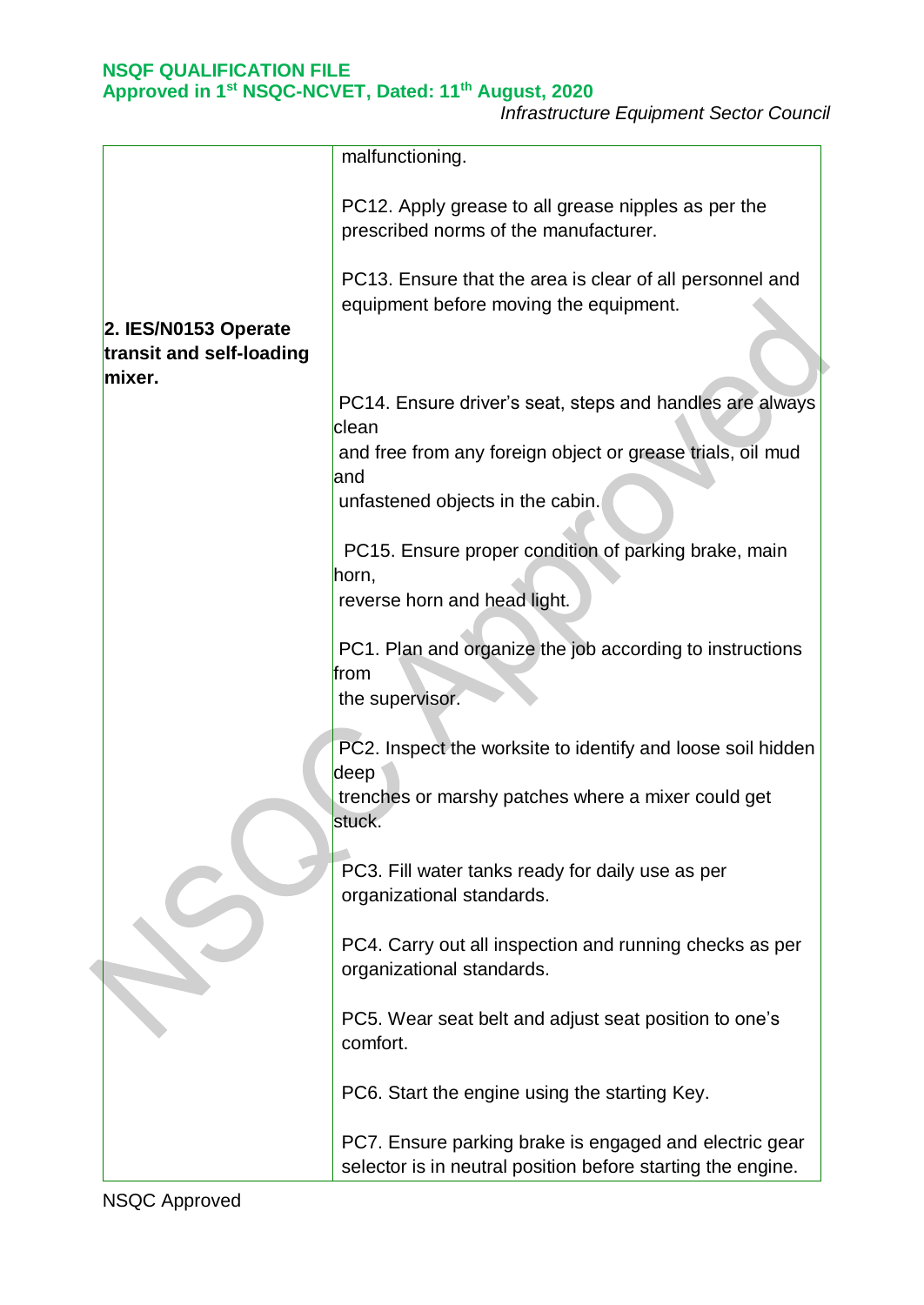|                                                       | PC8. Select appropriate type of steering mechanism as<br>per the situational requirements.                                         |
|-------------------------------------------------------|------------------------------------------------------------------------------------------------------------------------------------|
|                                                       | PC9. Load correct proportions of aggregates, cement,<br>water and<br>admixtures as per the production requirements.                |
|                                                       | PC10. Ensure mixer load and operating speed is within<br>specified limits as per the manufacturer's specs.                         |
|                                                       | PC11. Adjust the direction of drum rotation for mixing as<br>per<br>requirement.                                                   |
|                                                       | PC12. Adjust the concrete chute to the discharge<br>position.                                                                      |
|                                                       | PC13. Discharge concrete to the desired location at site.                                                                          |
| 3. IES/N0154 Perform<br>routine maintenance and       | PC14. Use the emergency stop button to disable all<br>power to the transit mixer in case of a crisis as per<br>operational manual. |
| troubleshooting of transit<br>and self-loading mixer. | PC15. Turn off ignition after finishing operations as per<br>the instructions given in the operation manual.                       |
|                                                       | PC16. Ensure gear is in neutral position post usage.                                                                               |
|                                                       | PC17. Ensure bucket drum and concrete skid is cleaned<br>as per the manufacturer's instruction manual.                             |
|                                                       | PC18. Remove attachments after use.<br>PC19. Ensure that the machine is secured when left<br>unattended.                           |
|                                                       | PC20. Maintain a production logbook to record all<br>activities<br>performed.                                                      |
|                                                       | PC21. Report defects precisely to the supervisor if beyond<br>scope                                                                |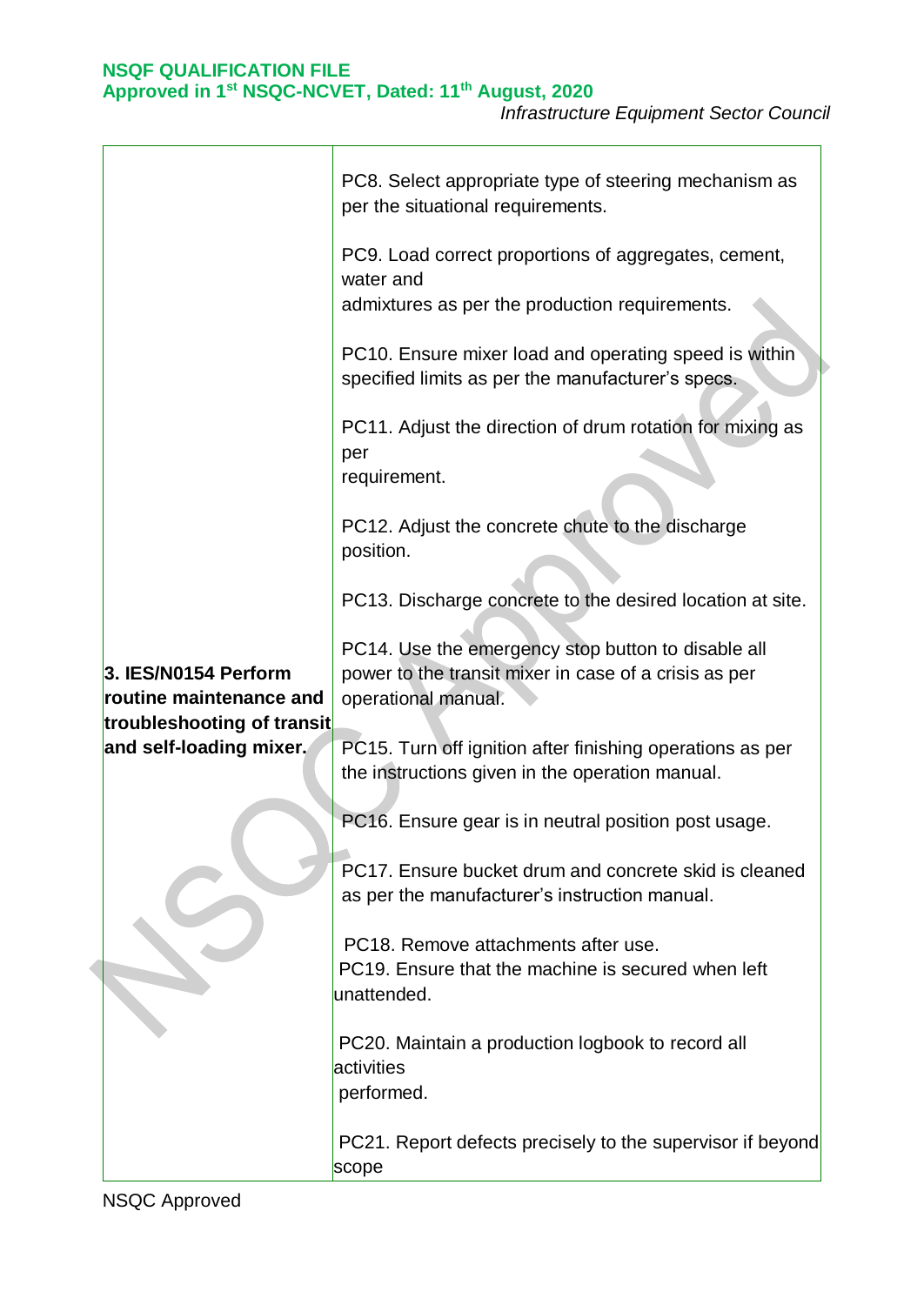*Infrastructure Equipment Sector Council*

|                     | of the role.                                                                                                                                                                      |
|---------------------|-----------------------------------------------------------------------------------------------------------------------------------------------------------------------------------|
|                     | PC1. Assess the right service schedule by tracking<br>machine operating hours.                                                                                                    |
|                     | PC2. Read and observe all plates and instructions<br>concerning safety that are attached onto the vehicle.                                                                        |
|                     | PC3. Clean footplates, pedals and steps free from mud,<br>dirt, ice and snow at regular intervals.                                                                                |
|                     | PC4. Check and maintain the tire rims, air pressure,<br>wheel nuts and treads as per manufacturer's indicators.                                                                   |
|                     | PC5. Replenish coolants, lubricants and fluids everyday<br>as per instructions from the manufacturer.                                                                             |
|                     | PC6. Grease all greasing pins and pivot points everyday<br>as per instructions from the manufacturer.                                                                             |
|                     | PC7. Clean and adjust windows mirrors, lights and<br>reflectors daily as per the requirement.                                                                                     |
|                     | PC8. Check battery levels and condition of the terminals.                                                                                                                         |
|                     | PC9. Adjust alternator belt tension and feed pump while<br>engine is off.                                                                                                         |
|                     | PC10. Keep the tools in the appropriate place after use.                                                                                                                          |
|                     | PC11. Ensure the machine is on firm and level ground<br>before attempting to carry out any maintenance, track<br>machine operating hours to assess the right service<br>schedule. |
|                     | PC12. Turn off the main power from panel completely<br>before carrying out maintenance work.                                                                                      |
|                     | PC13. Ensure that bucket arm is lowered before and<br>maintenance operations.                                                                                                     |
| 4. IES/N7601 Comply | PC14. Lubricate fifth wheel and pinion with grease or                                                                                                                             |

NSQC Approved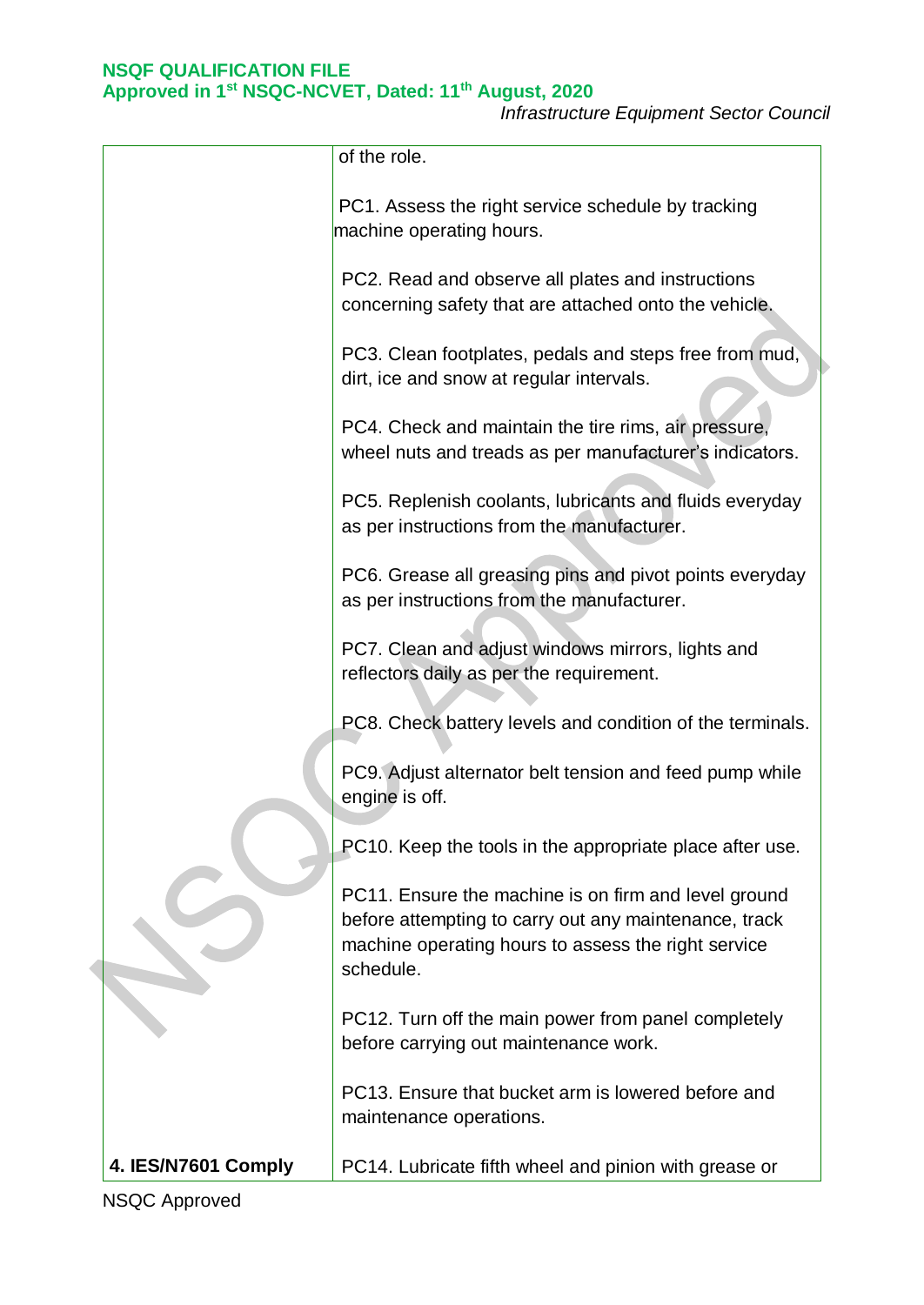*Infrastructure Equipment Sector Council*

| with worksite health   | equivalent lubrication using a hard bristle brush.                                                                                                              |
|------------------------|-----------------------------------------------------------------------------------------------------------------------------------------------------------------|
| and safety guidelines. | PC15. Complete timely and legibly daily/weekly                                                                                                                  |
|                        | maintenance sheets as provided by the company.                                                                                                                  |
|                        | PC16. Ensure that no maintenance task on the engine is<br>performed when running or still hot.<br>PC17. Use appropriate tools while Troubleshooting.            |
|                        | PC18. Diagnose the hydraulic problem.                                                                                                                           |
|                        | PC19. Handle and dispose waste based on<br>environmental guidelines at the workplace.                                                                           |
|                        | PC20. Follow reporting procedures as laid down by the<br>employer.                                                                                              |
|                        | PC21. Complete all documentation in the prescribed<br>standards in a timely manner.                                                                             |
|                        | PC22. Report defects precisely to the supervisor if<br>beyond scope of his role.                                                                                |
|                        | PC1. Comply with safety, health, security and<br>environment related regulations/guidelines at the work site.                                                   |
|                        | PC2. Use Personal Protective Equipment (PPE) and<br>other safety gear as applicable to the equipment and the<br>worksite.                                       |
|                        | PC3. Follow safety measures during operations to ensure<br>that the health and safety of self or others (including<br>members of the public) is not at risk.    |
|                        | PC4. Carry out operations as per the manufacturer's and<br>worksite related health and safety guidelines.                                                       |
|                        | PC5. Handle the transport, storage and disposal of<br>hazardous materials and waste in compliance with<br>worksite health, safety and environmental guidelines. |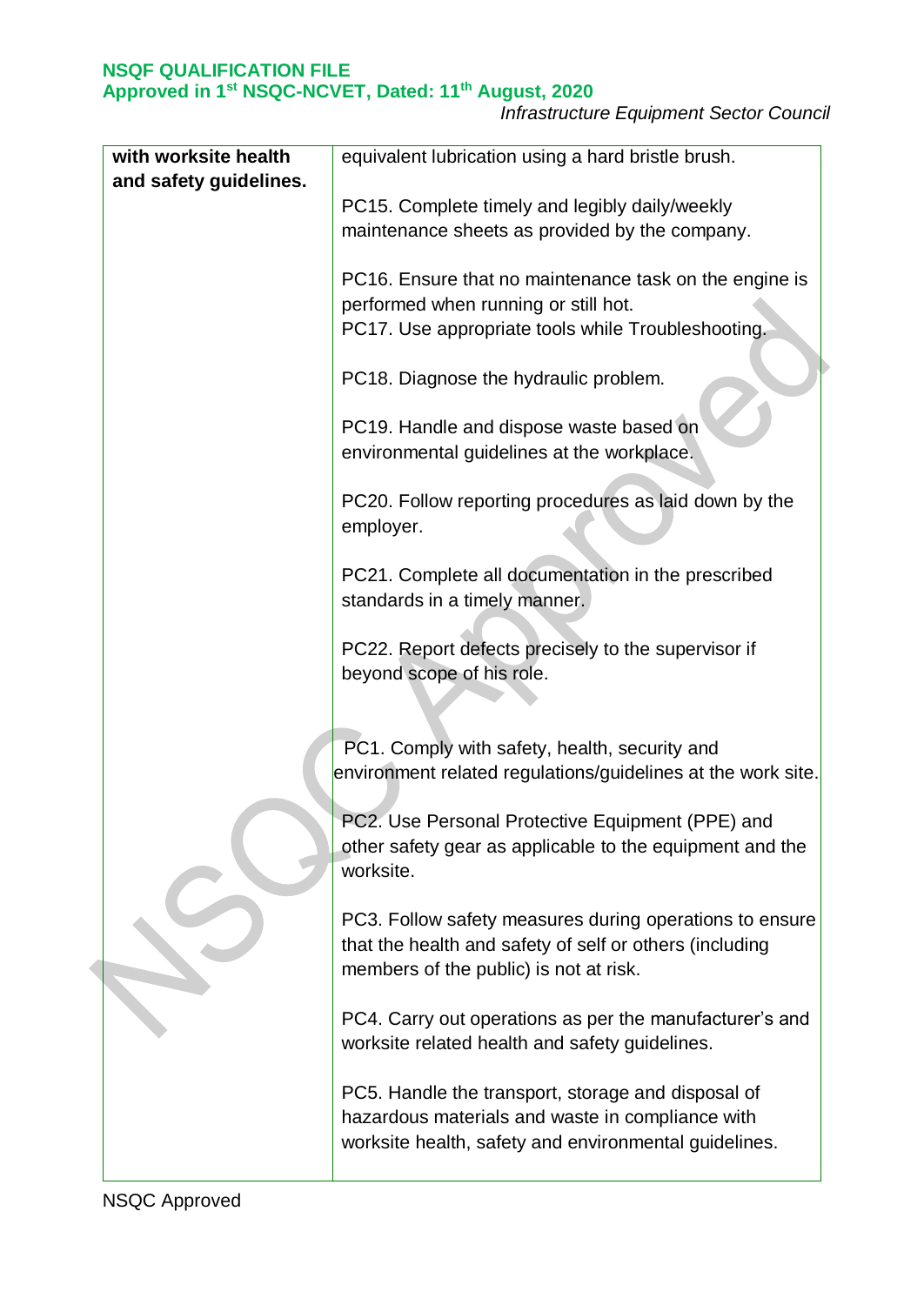*Infrastructure Equipment Sector Council*

|                                                        | PC6. Operate various grades of fire extinguishers, as<br>applicable.                                                                  |
|--------------------------------------------------------|---------------------------------------------------------------------------------------------------------------------------------------|
|                                                        | PC7. Support in administering basic first aid and report to<br>concerned team members, as required, in case of an<br>accident.        |
|                                                        | PC8. Respond promptly and appropriately to an<br>accident/incident or emergency, within limits of your role<br>and<br>responsibility. |
|                                                        | PC9. Record and report details related to operations,<br>incidents or accidents, as applicable.                                       |
| <b>Means of assessment 1</b>                           |                                                                                                                                       |
| <b>Means of assessment 2</b><br>Add boxes as required. |                                                                                                                                       |
| Pass/Fail                                              |                                                                                                                                       |

# **SECTION 2**

**25. EVIDENCE OF LEVEL.**

**OPTION A**

| Title/Name of qualification/component: Transit and self-loading Mixer Operator.<br>Level: 4<br>Number-IES/QN0118 |                                                                                                                                                                                                                                                                 |                                                                                                                                                                                                                                                                                      |                             |  |  |
|------------------------------------------------------------------------------------------------------------------|-----------------------------------------------------------------------------------------------------------------------------------------------------------------------------------------------------------------------------------------------------------------|--------------------------------------------------------------------------------------------------------------------------------------------------------------------------------------------------------------------------------------------------------------------------------------|-----------------------------|--|--|
| <b>NSQF</b><br><b>Domain</b>                                                                                     | <b>Outcomes of the</b><br><b>Qualification/Component</b>                                                                                                                                                                                                        | How the outcomes relate to the<br><b>NSQF level</b><br>descriptors                                                                                                                                                                                                                   | <b>NSQF</b><br><b>Level</b> |  |  |
| <b>Process</b>                                                                                                   | <b>Transit and self-loading Mixer</b><br>Operator is expected to conduct<br>pre-operation checks on Transit<br>and self-loading Mixer, select the<br>appropriate attachment for the<br>job, drives the transit mixer as per<br>the job and do basic maintenance | The activities identified are the<br>familiar and routine activities for him<br>as these activities are independent of<br>job and worksite he is deployed on.<br>E.g. pre-operational checks, driving,<br>loading and unloading. Considering<br>the outcomes, the job role is pegged | 4                           |  |  |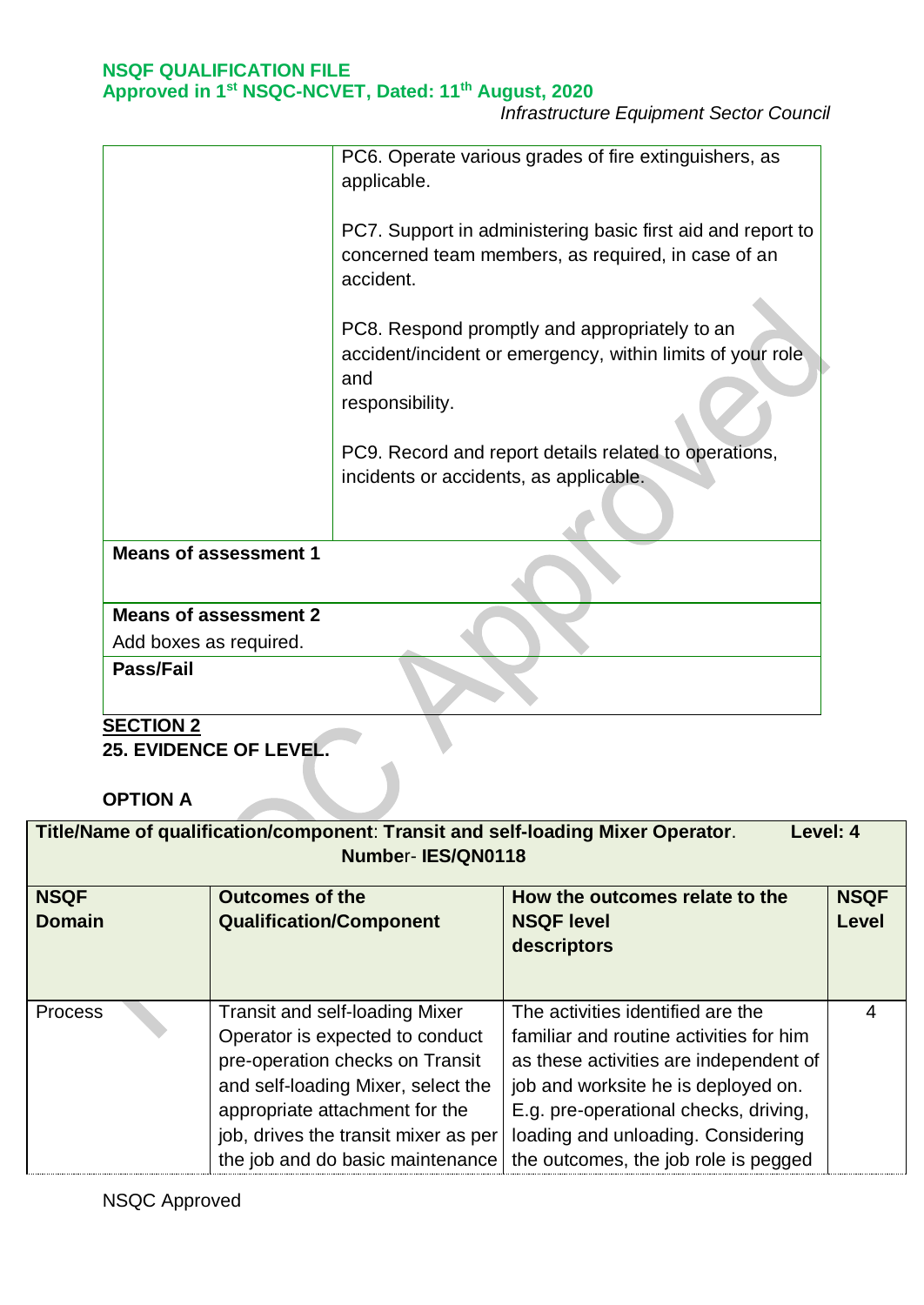*Infrastructure Equipment Sector Council*

|                           |                                                                                                                                                                                                                                                                                                                                                                                                                                                                                                                                     | at level 4                                                                                                                                                                                                                                                                                                                                                                                                   |   |
|---------------------------|-------------------------------------------------------------------------------------------------------------------------------------------------------------------------------------------------------------------------------------------------------------------------------------------------------------------------------------------------------------------------------------------------------------------------------------------------------------------------------------------------------------------------------------|--------------------------------------------------------------------------------------------------------------------------------------------------------------------------------------------------------------------------------------------------------------------------------------------------------------------------------------------------------------------------------------------------------------|---|
| Professional<br>knowledge | Operator is expected to have<br>knowledge of the functioning and<br>operation of Transit and self-<br>loading Mixer<br>Feature/specifications of the<br>various attachment used and<br>knowledge of Transit and self-<br>loading Mixer components, pre-<br>operation checklist and routine<br>maintenance                                                                                                                                                                                                                           | Considering the in-depth professional<br>and functional knowledge, that a<br><b>Transit and Self-loading Mixer</b><br>operator has for mixing operation and<br>maintenance such as grade of<br>materials, components of transit,<br>mixer, basic repairs, etc., this QP is<br>pegged at Level 4.                                                                                                             | 4 |
| Professional skill        | <b>Transit and self-loading Mixer</b><br>Operator identifies the appropriate<br>attachment for various job like<br>feeding, drum mixing, discharging,<br>material flow, etc. He checks the<br>Transit and self-loading Mixer for<br>operation readiness using pre-<br>operation checklist and conducts<br>the routine maintenance covering<br>lubrication, oil levels, coolant, air<br>filters, motors, tyre, body<br>structure, checks and keep the<br>records as per the operations<br>manual & standard operating<br>procedures. | He is practically engaged in the<br>Transit and self-loading mixing<br>operation and maintenance. The<br>major skills required are driving,<br>inspection, planning, etc. Therefore,<br>the QP is set at level 4.                                                                                                                                                                                            | 4 |
| Core skill                | Operator is expected to read and<br>panel, fluid levels and other<br>indicators for pre-operation<br>checks and routine maintenance.<br>He must use appropriate driving<br>speed and follow road safety<br>rules.                                                                                                                                                                                                                                                                                                                   | Operator must continuously give and<br>understand the various instrument receive instructions and guidance from<br>co-workers on-site for starting and<br>stopping the transit mixer hence they<br>are expected to be good in<br>communication skills. Job holder is<br>expected to conduct themselves in<br>ways, which show a basic<br>understanding of working at<br>construction, mining or other sites. | 4 |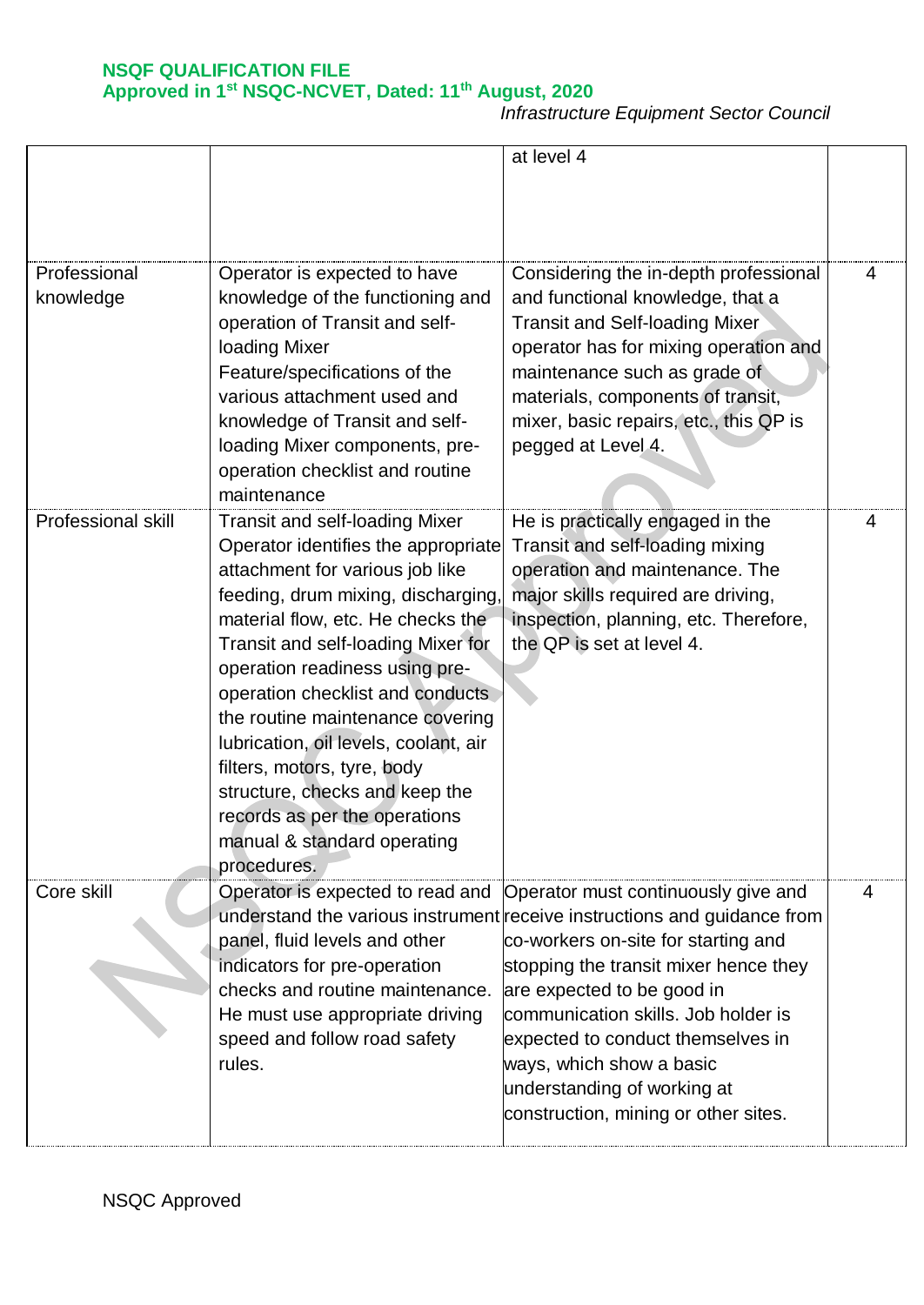# *Infrastructure Equipment Sector Council*

| Responsibility | The jobholder is responsible to:<br>Conduct pre-operation checks<br>Operate and drive transit mixer<br>Conduct routine maintenance<br>Comply with worksite health<br>and safety<br>For each work site there can be<br>variations in usage and operation<br>of the Transit Mixer. So, the<br>jobholder based on his own<br>learning and experience, identify<br>appropriate attachment and<br>operation process to maximize the<br>productivity efficiently. He is<br>continuously engaged in the self-<br>learning process and he has the<br>responsibility for own work. | Jobholder is majorly responsible for<br>his own job and self-learning process<br>which justifies the pegging of the QP<br>at level 4 and not solely responsible<br>for learning of others (which is a<br>requirement for Level 5). In his routine<br>activity he is free from supervision<br>(which is a requirement of level 3). |  |
|----------------|---------------------------------------------------------------------------------------------------------------------------------------------------------------------------------------------------------------------------------------------------------------------------------------------------------------------------------------------------------------------------------------------------------------------------------------------------------------------------------------------------------------------------------------------------------------------------|-----------------------------------------------------------------------------------------------------------------------------------------------------------------------------------------------------------------------------------------------------------------------------------------------------------------------------------|--|
|----------------|---------------------------------------------------------------------------------------------------------------------------------------------------------------------------------------------------------------------------------------------------------------------------------------------------------------------------------------------------------------------------------------------------------------------------------------------------------------------------------------------------------------------------------------------------------------------------|-----------------------------------------------------------------------------------------------------------------------------------------------------------------------------------------------------------------------------------------------------------------------------------------------------------------------------------|--|

# **OPTION B**

| Title/Name of qualification/component: Transit and self-loading Mixer Operator |                                                                                                                                                                                                                                                           |                                                                                                                                                                                                                                                                                                      |              |
|--------------------------------------------------------------------------------|-----------------------------------------------------------------------------------------------------------------------------------------------------------------------------------------------------------------------------------------------------------|------------------------------------------------------------------------------------------------------------------------------------------------------------------------------------------------------------------------------------------------------------------------------------------------------|--------------|
| Level: 4                                                                       |                                                                                                                                                                                                                                                           |                                                                                                                                                                                                                                                                                                      |              |
|                                                                                | Number: IES/QN0118                                                                                                                                                                                                                                        |                                                                                                                                                                                                                                                                                                      |              |
| <b>NSQF</b>                                                                    | Key requirements of the job role                                                                                                                                                                                                                          | How the job role relates to the                                                                                                                                                                                                                                                                      | <b>NSQF</b>  |
| <b>Domain</b>                                                                  |                                                                                                                                                                                                                                                           | <b>NSQF level</b>                                                                                                                                                                                                                                                                                    | <b>Level</b> |
|                                                                                |                                                                                                                                                                                                                                                           | descriptors                                                                                                                                                                                                                                                                                          |              |
| <b>Process</b>                                                                 | Transit and self-loading Mixer<br>Operator is expected to conduct<br>pre-operation checks on Transit<br>and self-loading Mixer, select the<br>appropriate attachment for the job,<br>drives the transit mixer as per the<br>job and do basic maintenance. | The activities identified are the<br>familiar and routine activities for him<br>as these activities are independent of<br>job and worksite he is deployed on.<br>E.g. pre-operational checks, driving,<br>loading and unloading. Considering<br>the outcome, the job roles is pegged<br>at level- 4. | 4            |
| Professional<br>knowledge                                                      | Operator is expected to have<br>knowledge of the functioning and<br>operation of Transit and self-<br>loading Mixer<br>Feature/specifications of the                                                                                                      | Considering the in-depth professional<br>and factual knowledge, which a<br>Transit and self-loading Mixer<br>operator has for mixing operation and<br>maintenance such as grade of                                                                                                                   | 4            |

<u>and the set of the set of the set of the set of the set of the set of the set of the set of the set of the set of the set of the set of the set of the set of the set of the set of the set of the set of the set of the set </u>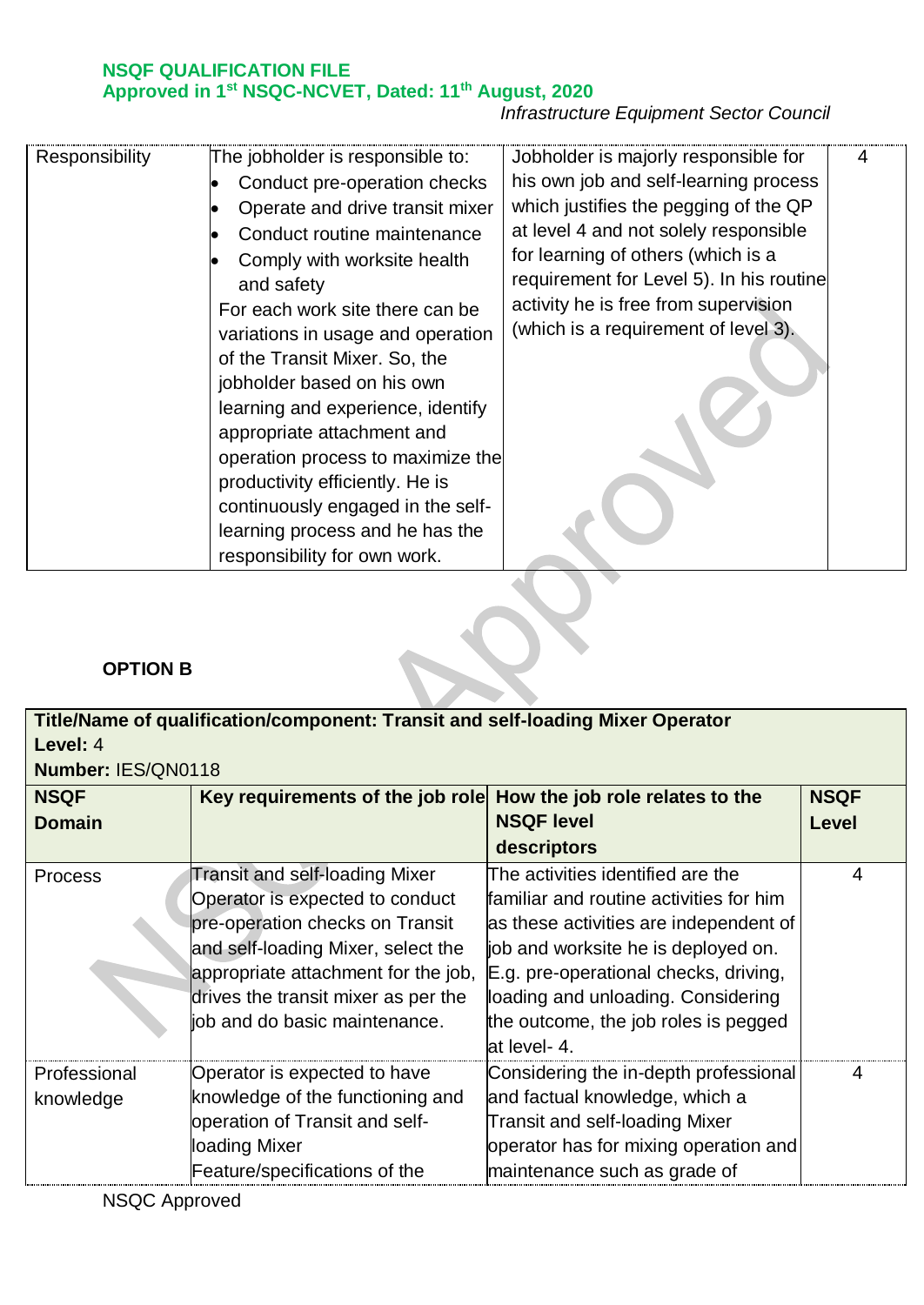*Infrastructure Equipment Sector Council*

|              | various attachment used and                                          | materials, components of transit,       |   |
|--------------|----------------------------------------------------------------------|-----------------------------------------|---|
|              | knowledge of Transit and self-                                       | mixer, basic repairs, etc., this QP is  |   |
|              | loading Mixer components, pre-                                       | pegged at                               |   |
|              | operation checklist and routine                                      | level-4.                                |   |
|              | maintenance                                                          |                                         |   |
| Professional | Transit and self-loading Mixer                                       | He is practically engaged in the        |   |
| skill        | Operator identifies the appropriate                                  | Transit and self-loading mixing         |   |
|              | attachment for various job like                                      | operation and maintenance. The          |   |
|              | feeding, drum mixing, discharging,                                   | major skills required are driving,      |   |
|              | material flow, etc. He checks the                                    | inspection, planning, etc. Therefore,   |   |
|              | Transit and self-loading Mixer for                                   | the QP is set at level 4.               |   |
|              | operation readiness using pre-                                       |                                         |   |
|              |                                                                      |                                         |   |
|              | operation checklist and conducts<br>the routine maintenance covering |                                         |   |
|              | lubrication, oil levels, coolant, air                                |                                         |   |
|              |                                                                      |                                         |   |
|              | filters, motors, tyre, body structure,                               |                                         |   |
|              | checks and keep the records as per                                   |                                         |   |
|              | the operations manual & standard                                     |                                         |   |
|              | operating procedures.                                                |                                         |   |
| Core skill   | Operator is expected to read and                                     | Operator must continuously give and     | 4 |
|              | understand the various instrument                                    | receive instructions and guidance       |   |
|              | panel, fluid levels and other                                        | from co-workers on-site for starting    |   |
|              | indicators for pre-operation checks                                  | and stopping the transit mixer hence    |   |
|              | and routine maintenance. He must                                     | they are expected to be good in         |   |
|              | use appropriate driving speed and                                    | communication skills.                   |   |
|              | follow road safety rules.                                            | Job holder is expected to conduct       |   |
|              |                                                                      | themselves in ways, which show a        |   |
|              |                                                                      | basic understanding of the social and   |   |
|              |                                                                      | professional environment of working     |   |
|              |                                                                      |                                         |   |
|              |                                                                      | at construction, mining or other sites. |   |
|              |                                                                      |                                         |   |
|              |                                                                      |                                         |   |
|              |                                                                      |                                         |   |
|              |                                                                      |                                         |   |
|              |                                                                      |                                         |   |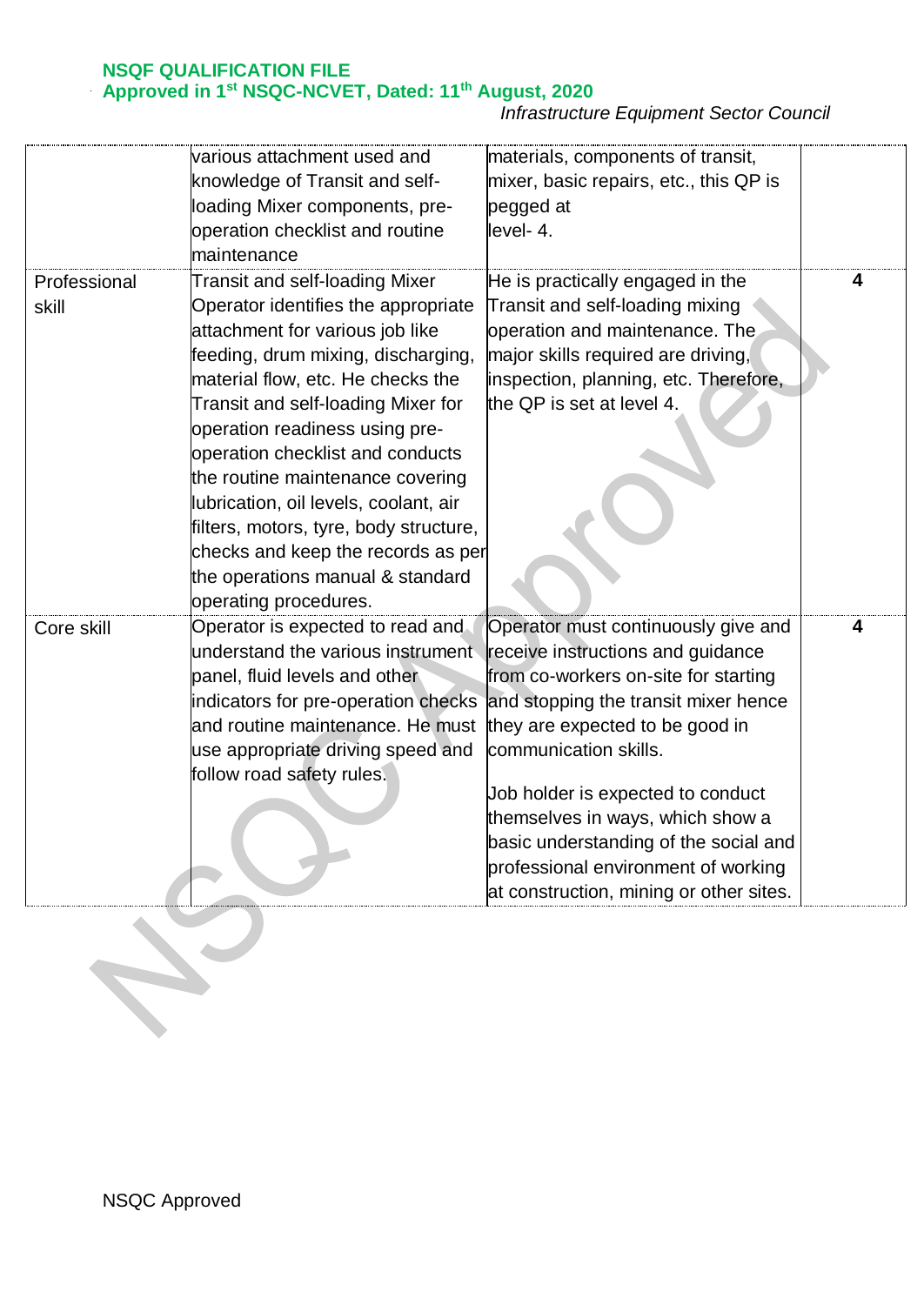# *Infrastructure Equipment Sector Council*

| Responsibility | The jobholder is responsible to:<br>Conduct pre-operation checks<br>Operate and drive transit mixer<br>Conduct routine maintenance<br>Comply with worksite health and learning of others (which is a<br>safety<br>For each work site there can be<br>the Transit Mixer. Therefore, the<br>jobholder based on his own<br>learning and experience, identify<br>appropriate attachment and<br>operation process to maximize the<br>productivity efficiently. He is<br>continuously engaged in the self-<br>learning process and he has the<br>responsibility for own work. | Jobholder is majorly responsible for<br>his own job and self-learning process<br>which justifies the pegging of the QP<br>at level 4 and not responsible for<br>requirement for Level 5). In his<br>routine activity he is free from<br>variations in usage and operation of <sup>supervision (which is a requirement</sup><br>of level 3). |  |
|----------------|-------------------------------------------------------------------------------------------------------------------------------------------------------------------------------------------------------------------------------------------------------------------------------------------------------------------------------------------------------------------------------------------------------------------------------------------------------------------------------------------------------------------------------------------------------------------------|---------------------------------------------------------------------------------------------------------------------------------------------------------------------------------------------------------------------------------------------------------------------------------------------------------------------------------------------|--|
|----------------|-------------------------------------------------------------------------------------------------------------------------------------------------------------------------------------------------------------------------------------------------------------------------------------------------------------------------------------------------------------------------------------------------------------------------------------------------------------------------------------------------------------------------------------------------------------------------|---------------------------------------------------------------------------------------------------------------------------------------------------------------------------------------------------------------------------------------------------------------------------------------------------------------------------------------------|--|

# **SECTION 3**

NSQC Approved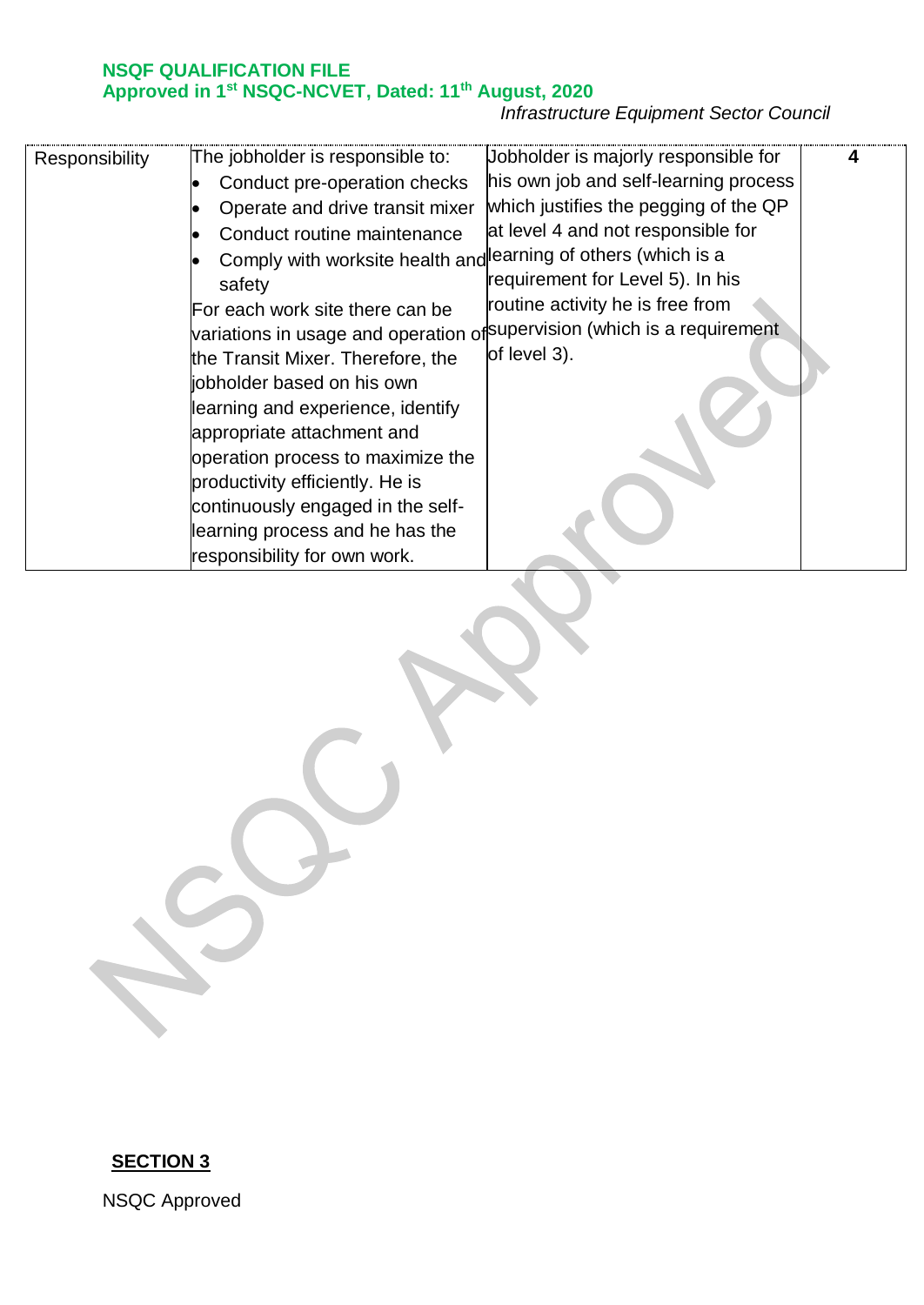*Infrastructure Equipment Sector Council*

# **EVIDENCE OF NEED**

| 26 | What evidence is there that the qualification is needed?                 |
|----|--------------------------------------------------------------------------|
|    | The job role has been formulated based on 'occupational mapping and      |
|    | functional analysis' involving manufacturers and customers/ end users of |
|    | the infrastructure equipment sector products. Further these have been    |
|    | validated by all segments of the industry i.e. small, medium and large   |
|    | customers. The methodology / questionnaire and certificates in support   |
|    | for all have been enclosed. It is an industry demand to keep the QP      |
|    | abreast with the latest equipment features; the same accredited QP is    |
|    | being revised and updated incorporating up-date of the basic equipment   |
|    |                                                                          |
|    |                                                                          |
| 27 | What is the estimated uptake of this qualification and what is the       |
|    | basis of this estimate?                                                  |
|    | The Occupational Analysis Report in support of these job roles has       |
|    | considered the industry growth and expected demand over the coming       |
|    | years. These statistics and other details have been covered in depth     |
|    | under the relevant sections of the same.                                 |
|    |                                                                          |
|    |                                                                          |
|    | Recommendation from the concerned Line Ministry of the Government /      |
|    | Regulatory Body. To be supported by documentary evidence:                |
|    | Communication attached.                                                  |
|    |                                                                          |
| 28 |                                                                          |
|    | What steps were taken to ensure that the qualification(s) does (do) not  |
|    | duplicate already existing or planned qualifications in the NSQF? Give   |
|    | justification for presenting a duplicate qualification                   |
|    | NSDC list of Approved and Under-Development QPs was checked              |
|    | prior to commissioning the work                                          |
|    | Consultations with Skill Councils for Construction and Mining Sector     |
|    | NSDC QRC team also confirmed the same                                    |
|    | The Qualification is the revision / modification of the existing QP with |
|    | addition of an attachment on the basic equipment. The QP will now        |
|    | cover the additional attachment (self-loading transit mixer) criteria    |
|    | also along with base version.                                            |
|    |                                                                          |